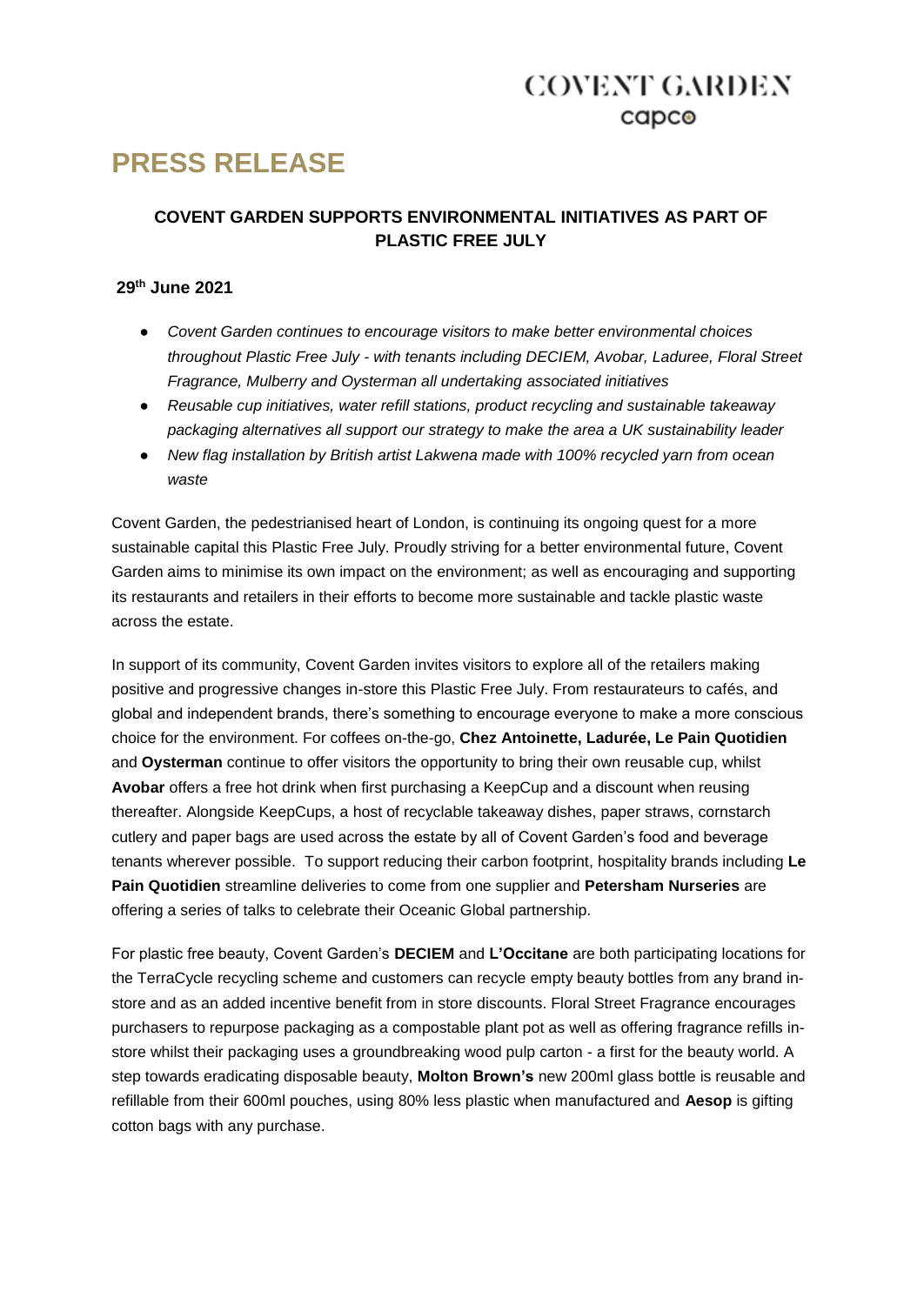### **COVENT GARDEN** capco

Leading by example, luxury brand **Mulberry's** signature green packaging is made from disposable coffee cups, repurposing over 1.5million cups that would have ended up in landfill. They also offer the Mulberry Exchange, enabling customers to purchase authenticated pre-loved items. Other initiatives include; **Free People** using 100% recyclable packaging such as biodegradable fabric bags, and adventure sports retailer **Ellis Brigham** installing a refillable water station, and selling on-the-go reusable bottles, flasks and cutlery to eliminate single-use plastic items amongst consumers. New and exciting sustainable collections are also available across the estate, including **Joseph Cheaney & Sons'** newly launched Eco Aware collection sold in 100% plastic free packaging and fashionforward sunglasses company **Hawkers'** showcasing eco-friendly H20 Line sunglasses made from recycled and biodegradable materials.

Covent Garden's sustainability efforts have also been extended to its greening and horticulture programme which has introduced thousands of new plants across the estate, alongside reducing any plastic wastage as part of this by over 60%, even switching to bare root roses in place of potted ones. For the plastic pots still used, these have a 90% recycle rate and are recycled locally or sent back to the supplier after use for recycling or reuse.

This Summer Covent Garden has also unveiled a sustainable art installation by London-born artist Lakwena that sees a series of flags made with 100% recycled yarn from ocean waste installed across King Street and Henrietta Street. Emblazoned with the message "Nothing Can Separate Us" they will spread messages of togetherness as London welcomes the start of summer.

Covent Garden applies a responsible and forward-looking approach to environmental issues and the principles of sustainability and is proud to celebrate Plastic Free July alongside tenants who are also taking strides to be a part of the solution to end plastic pollution.

> -Ends- @CoventGardenLDN #CoventGarden coventgarden.london

**For all media enquiries, request for interviews or images, please contact:**

**Capco Covent Garden** Catherine Riccomini Tel: +44 (0)20 7395 5499 / Catherine@capitalandcounties.com

#### **Mission**

Covent Garden Press Office: +44 (0)20 7845 7800 / capco@thisismission.com